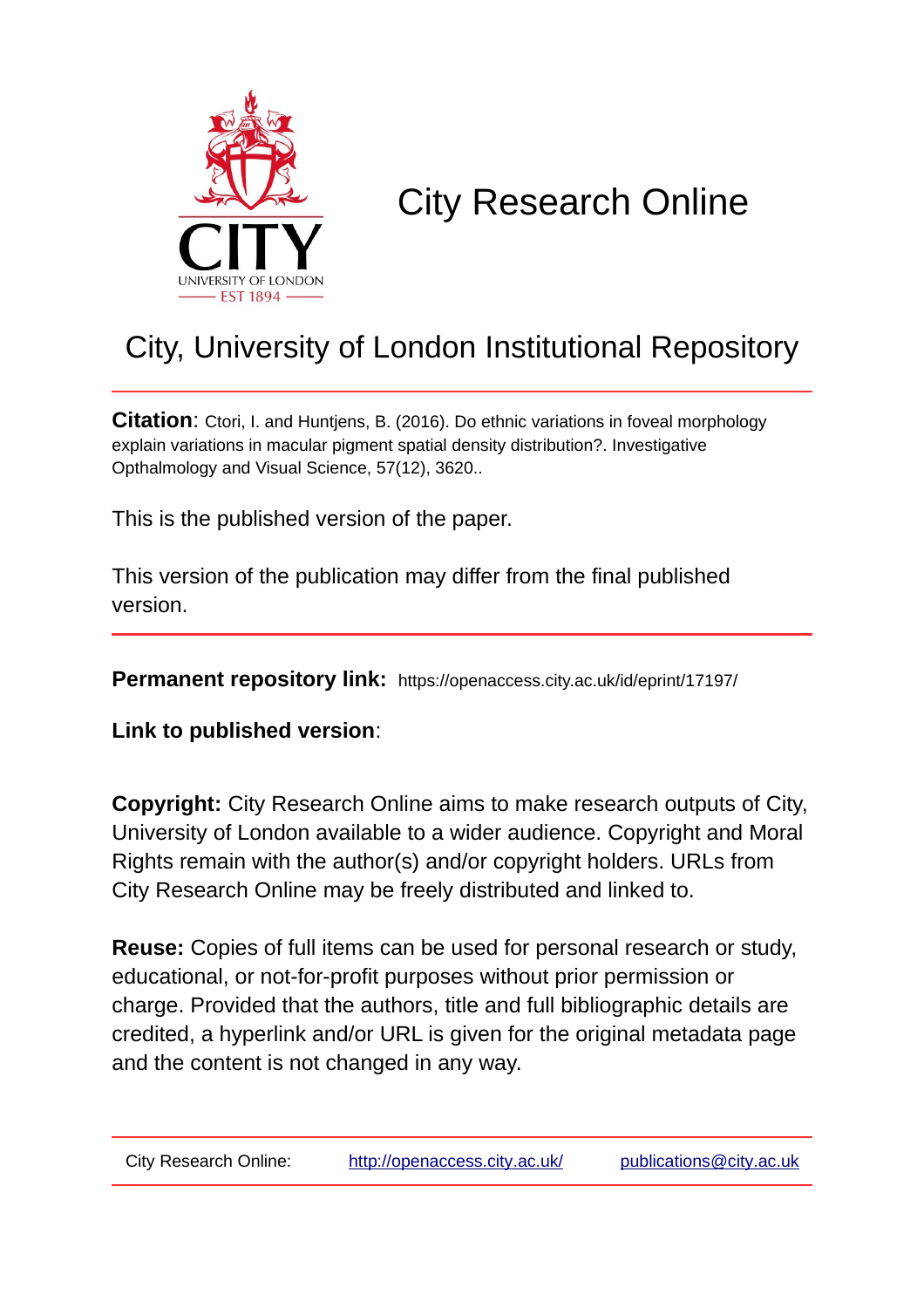

## **Do ethnic variations in foveal morphology explain variations in macular pigment spatial density distribution?**

[View Session Detail](https://ep70.eventpilot.us/web/page.php?page=Session&project=ARVO16&id=221748) [Print Abstract](http://ep70.eventpilot.us/web/page.php?nav=false&page=IntHtml&project=ARVO16&id=2442540)

**Posterboard #:** B0223

**Abstract Number:** 3620 - B0223

## Author Block: *Irene Ctori<sup>1</sup>*, Byki Huntiens<sup>1</sup>

<sup>1</sup> Optometry and Visual Science, City University London, London, United Kingdom

**Disclosure Block:**Irene Ctori, None; Byki Huntjens, None

**Purpose:**Macular pigment (MP) spatial density distribution may vary with ethnicity. Variations in central retinal thickness with ethnicity have also been reported. We investigated ethnic variations in MP spatial distribution in relation to foveal thickness profiles.

**Methods:**We measured MP optical density (MPOD) using heterochromatic flicker photometry (MAP test, City University London) in 76 white, 80 South Asian and 70 black volunteers (males and females,18 to 39 years; all UK residents). Exclusion criteria included ocular pathology, visual acuity worse than 0.3 logMAR and current/previous user of MP supplements. MPOD spatial profiles were classified objectively as exponential, ring-like or central dip, based on deviations away from an exponential fit to the data taking into account instrument measurement error. Inner retinal thickness (IRT) and inner and outer plexiform layer (IPL and OPL) thickness measurements were taken from Spectralis (Heidelberg, Germany) OCT scans at retinal eccentricities corresponding to MPOD measurement locations. We performed betweengroups analysis of variance to analyze differences between groups and Pearson Chi-squared test to explore relationships between MP profile type and ethnic grouping.

**Results:**Integrated MPOD up to 1.8° (MPOD INT) was higher in South Asian (0.84±0.26) and black (0.84±0.31) than whites (0.63±0.24, p<0.0005). Ethnicity explained around 10% of the variance and gender played no significant role. Within each ethnic group, MPOD INT did not vary between subjects born and raised abroad vs. the UK, neither did it vary according to eye colour or smoking status (p>0.05). MPOD profile phenotypes were associated with ethnicity: 58% with ring profiles were South Asian and 43% with dip profiles were black  $(x^2(4,226)=13.4, p=0.009)$ . There was a statistically significant difference in MPOD INT between exponential (0.66±0.21), ring-like (0.96±0.26) and central dip (1.00±0.32, p<0.0005) groups. White subjects had thicker IRT at 0° (130±21μm) than South Asian (123±16μm) and blacks (116±14 $\mu$ m; F(2)=12.4 p<0.0005), with comparable results for IPL (p<0.0005) and OPL (p=0.03). There was no significant difference in IRT, IPL or OPL (0 to 3.8°) between MP profile groups (p>0.05).

**Conclusions:**We report a significant difference in the amount and distribution of MP between ethnicities that is not explained by variations in central retinal thickness.

**Layman Abstract (optional): Provide a 50-200 word description of your work that non-scientists can understand. Describe the big picture and the implications of your findings, not the study itself and the associated details.:**Macular pigment (MP) is a yellow pigment located within the central retina. MP filters out damaging blue light, protecting the underlying photoreceptors. Lower levels of MP may be associated with increased risk of age-related macular degeneration (AMD), one of the leading causes of blindness worldwide. Given the paucity of AMD treatment there is great interest in understanding the risk factors. The amount of MP varies among individuals. Although MP is solely diet derived, dietary differences only account for 10% of variations, suggesting other factors are involved. We